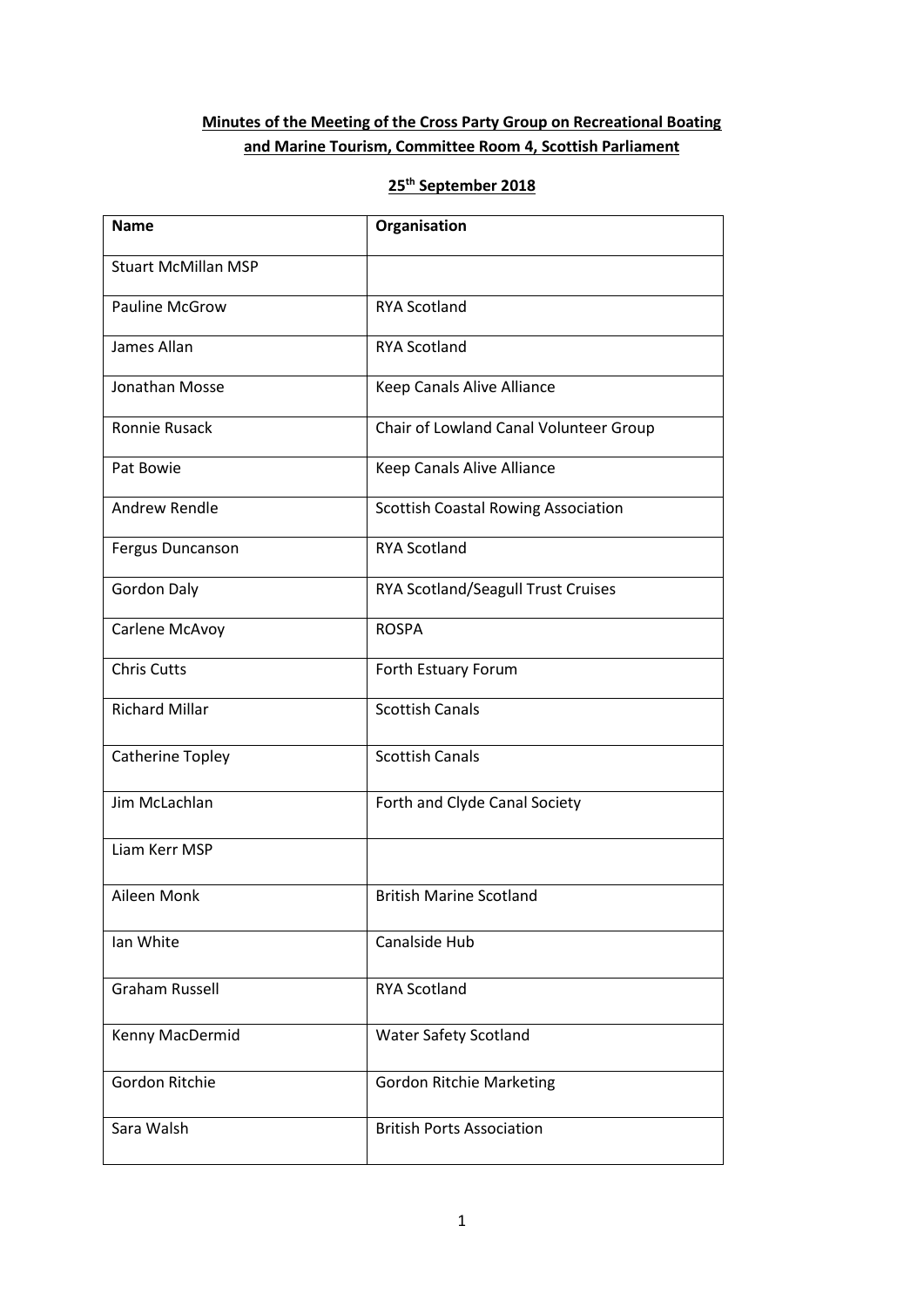| Andy Devenport      | Keep Canals Alive/Edinburgh Canal Society                             |  |
|---------------------|-----------------------------------------------------------------------|--|
| <b>Neil Stewart</b> | The Majestic Line                                                     |  |
| <b>Stuart Smith</b> | <b>Scottish Canoe Association</b>                                     |  |
| Andy Carnduff       | Forth Yacht Clubs Association/Keep Canals Alive                       |  |
| Courtney Peyton     | Crown Estate Scotland                                                 |  |
| Jonathan Mosse      | Inland Waterways Association/Keep Canals Alive                        |  |
| Mike McGregor       |                                                                       |  |
| Rhona Fairgrieve    | <b>Scottish Coastal Forum</b>                                         |  |
| David Vass          | RYA Scotland/West Highland and Islands<br><b>Moorings Association</b> |  |

# **APOLOGIES**

| <b>Name</b>                | Organisation                              |  |  |
|----------------------------|-------------------------------------------|--|--|
| <b>Mark Simmonds</b>       | <b>British Ports Association</b>          |  |  |
| <b>Steve Macfarlane</b>    | Glenuig Inn                               |  |  |
| <b>Paul Bancks</b>         | Crown Estate Scotland                     |  |  |
| <b>Martin Latimer</b>      | <b>British Marine Scotland</b>            |  |  |
| <b>Donald McLaren</b>      | Clyde Yacht Clubs Association             |  |  |
| <b>Ruth Briggs</b>         | Forth Estuary Forum                       |  |  |
| <b>Lewis MacDonald MSP</b> |                                           |  |  |
| <b>Emilie Devenport</b>    | <b>Scottish Environment Link</b>          |  |  |
| David Hill                 | <b>British Marine Scotland</b>            |  |  |
| David O'Neill              | Save Falls of Clyde - International       |  |  |
| Sarah Riddle               | Northern Light                            |  |  |
| <b>Daniel Steel</b>        | Sail Scotland                             |  |  |
| Sarah Kennedy              | Fort William Marina and Shoreline Company |  |  |
| lan Dewar                  | Fort William Marina and Shoreline Company |  |  |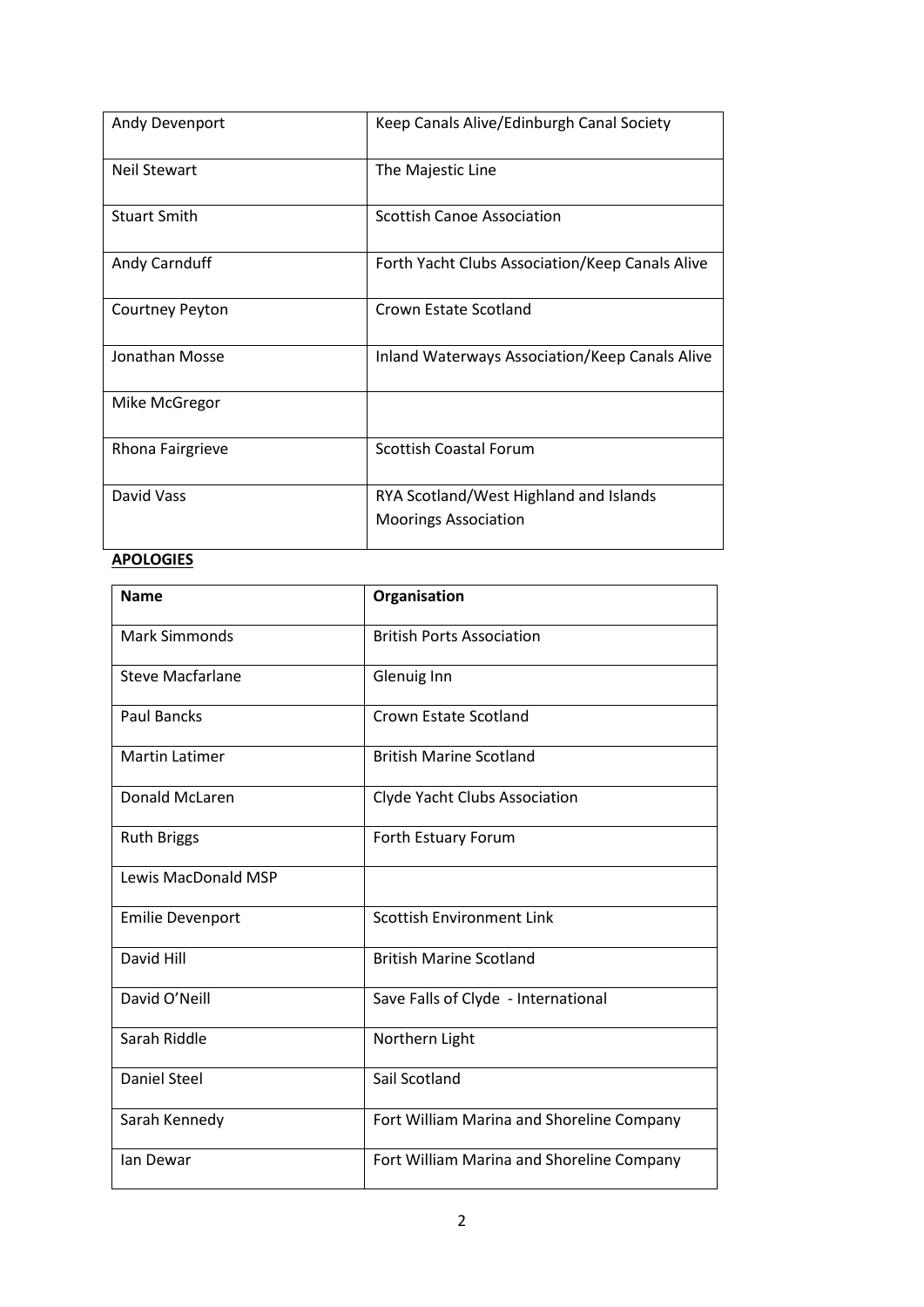## **GDPR**

**SMCM advised that everyone in attendance will have their name printed in the publically available minutes of this meeting and asked if members do not wish their name to be on the publically available minutes they must let him know.**

**1. Minutes and Action Points from last meeting** The minutes were approved as an accurate record. **Proposed: Graham Russell Seconded: Liam Kerr MSP**

## **2. Action Points from Last Meeting**

- 1. **Year of Coasts and Waters** On agenda, decision taken to have joint meeting with Tourism.
- **2. Labour Market Survey** ongoing.
- **3. British Divers Marine Rescue** presentation was circulated on 29<sup>th</sup> June 2018.
- 4. **Whale and Dolphin Conservation –** presentation was circulated on 3rd July 2018.
- 5. **Oban Bay** this is on agenda and briefing note issued to all in attendance.
- 6. **Aberdeen Harbour Expansion** invite will be sent out.
- 3. **Update on EU/Brexit -**SMCM asked JA if there had been any further developments from the RYA. JA reported that there has been no further update. SMCM stated that he will keep the group updated on any future developments.

## 4. **The Marine Tourism Strategy Update**

AM provided an update on behalf of ML and SL in their absence.

## **Mid Term Marine Tourism Strategy**

AM reported that this is going ahead and will be going out to tender. There will be a refresh of the Marine Tourism Strategy with a possible launching of this in November 2019. British Marine Scotland have also intimated that they wish to become part of the Year of Coast and Water Strategy operational planning group.

An industry consultation meeting was held on  $12<sup>th</sup>$  September with Fiona Hyslop, Cabinet Secretary for Culture, Tourism and External Affairs. JA reported that this was a very useful meeting and was extremely welcome as it provided an opportunity to bring forward industry concerns and identify opportunities at grass roots in sport and in particular boating. Discussion took place on the canals.

The next Marine Tourism Development Group is taking place on Wednesday 26<sup>th</sup> September.

SMCM asked about the event in 2019 and would it launch a revised Marine Tourism Strategy or a new strategy. AM confirmed that it would be a "revision" of the strategy. RM further explained about the strategic review and the requirement to look at the next 2 years and reflect back in order to build for the next 5-10 years. SMCM stated that the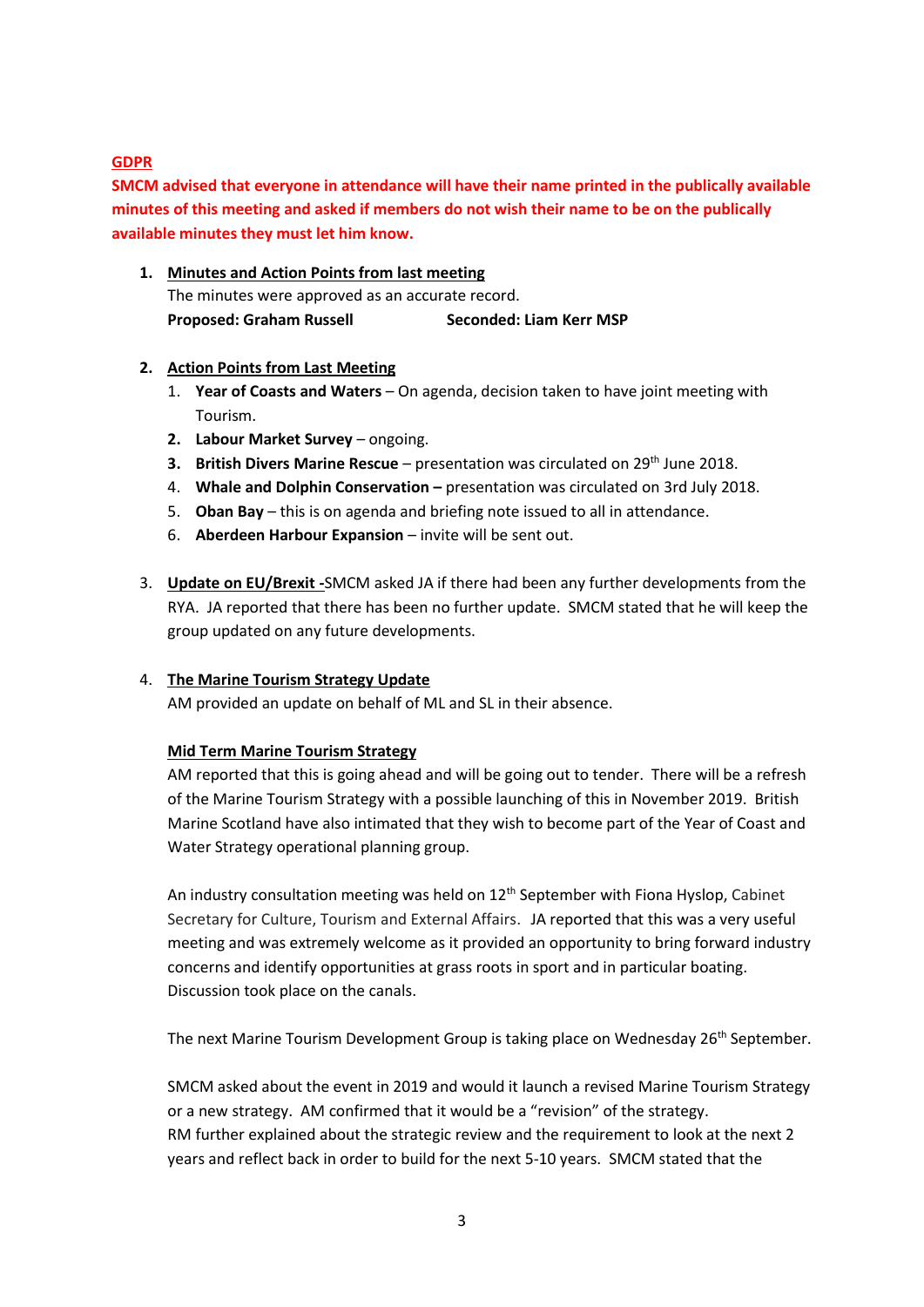strategy was to take us to 2020 and asked for clarity on this. RM explained that the strategic aims would remain the same but the action plan would be the focus for the next 5-10 years.

#### **5. Keep Canals Alive – Pat Bowie**

`Keep Canals Alive – Pat Bowie Pat Bowie introduced herself as General Manager of the Union Canal Boats and Chair of the Keep Canals Alive Alliance. She provided a presentation on the work of the Keep Canals Alive Alliance (please find attached). PB further reported that there is a meeting scheduled for next week with Scottish Canals.

There then followed an opportunity for questions. AD asked about the damaged lock gates. PB stated that the damaged lock gate is at Gate 6 which is between the Kelpies and the Falkirk Wheel and was the result of an accident with a boat.

CT stated that we welcome working closely with Keep Canals Alive. There is an open meeting with Keep Canals Alive on 3rd October. The issue of publishing board minutes was raised and CT confirmed that Scottish Canals is considering this and will keep boaters informed.

Scottish Canals faces significant challenges with the recent asset management model showing that we have a £70 million asset backlog which cannot be resolved by the existing £3.5m pa capital budget. Through the Asset Management Strategy Scottish Canals has socialised this issue and CT thanked the boaters for helping to spread the message.

AC stated that what has become apparent in the published documents is that the money has been spent on non-navigation investments and Scottish Canals have been very successful in this respect. However, more of the core government grant should be spent on the canals.

RM explained that Scottish Canals spends in excess of its government grant in managing, maintaining and operating the Scottish Canal system, constantly strives to bring in third party funding and some of this has been available to support asset improvement. Revenue investment remains a challenge and Scottish Canals is constantly striving to drive value from the canals through repurposing them (e.g. Glasgow's Smart Canal), destination development (TFW/Kelpies Ft Augustus etc) and regeneration (i.e. Pt Dundas, Ardrishaig, Ft Augustus etc) profits from these activities are reinvested in the running of Scottish Canals

PB stated that we require to ensure that there is transparency and we need conversations flowing back and forth. RM agreed that clarity was something that we are striving to deliver in partnership with Keep Canals Alive. RM stated that they are looking at user operations and are working with members of Keep Canals Alive to bring in efficiencies which secure the future affordable operation of the canals.

RR asked whether Scottish Canals had considered outsourcing commercial operations e.g. putting existing café opportunities out to tender for third parties to operate. RM stated that this is something that they have considered and previously taken to the market. However, when we have tested and reviewed, the loss of margin and the loss of quality showed that we were best to operate ourselves. We constantly monitor the market and continue to look at all options. RM reiterated that Scottish Canals is making a good profit at the Caledonian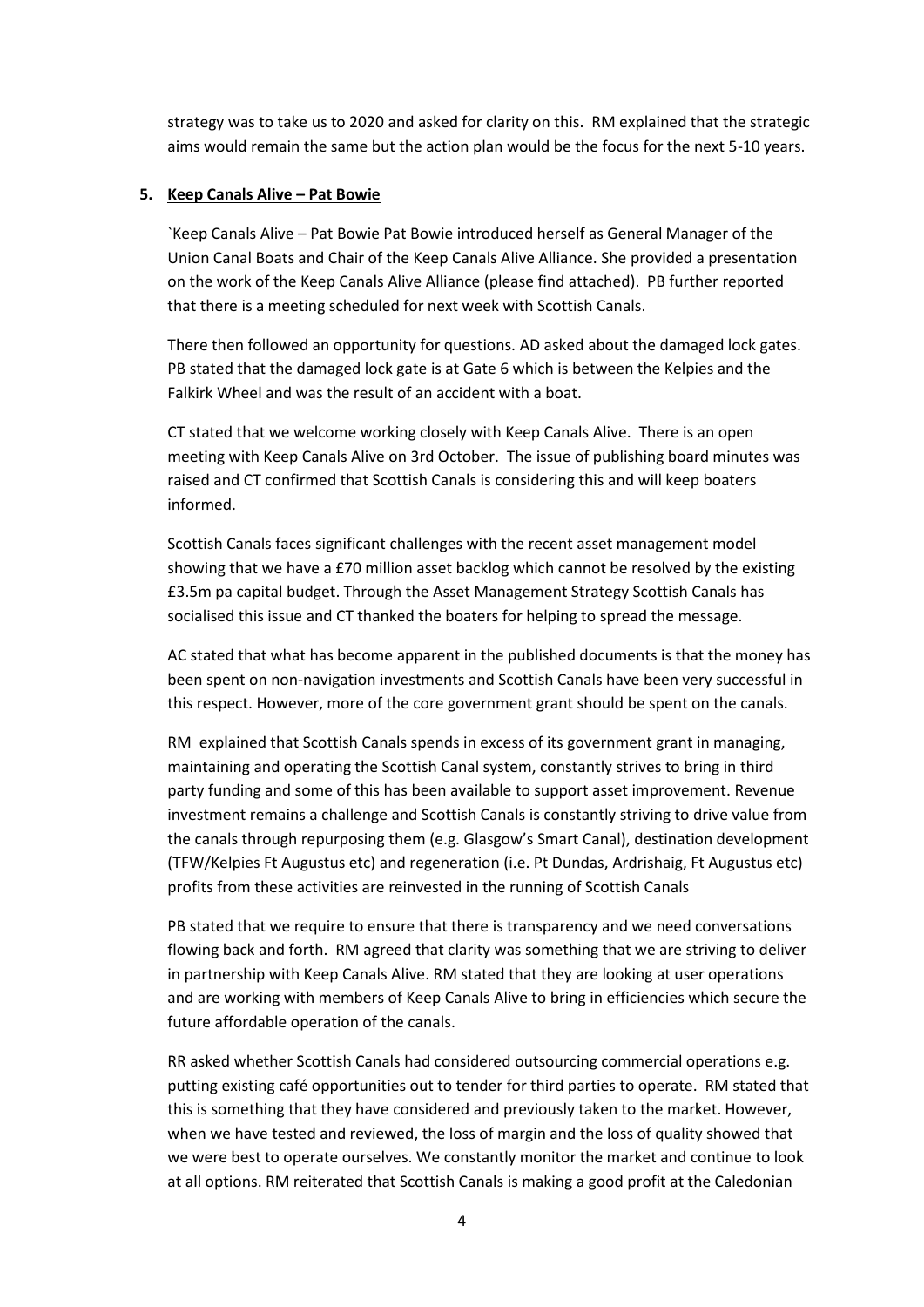Canal Centre and Falkirk Wheel and profits achieved are reinvested in the core operation of Scottish Canals.

CT stated that we need to identify what the core investment is for the canals. We require to look at the various users of the canal and there is a destination element. RR stated that he will have a look at the accounts. (JS?)

CT stated that there will be a second draft of accounts and we will strip out the third party investment and then this will provide accurate outline. We will build on the information from then on. RR wished CT well in her new role as Chief Executive of Scottish Canals.

Asset Management Strategy – FD highlighted that decline in the condition of Scotland's canals would result in wider indirect losses such as health and wellbeing, property values decreasing and we need to look at ways in which we can get the government to listen and fund better. RM highlighted that moving boats add value to waterways reducing maintenance but are also important to encouraging use of the towpaths, regeneration and are a critical driver in property values along the banks of the canal.

CT has met with Michael Mathieson MSP who was very supportive and urged us to do everything we could to support the canals. CT stated that we need additional capital and revenue to do this and Scottish Government are working closely with the team at Scottish Canals.

AD stated that there is day to day business and backlog of maintenance. It has crept up to £70 million and asked if the cost will increase. The canals are publicly owned and we need to find funding from Government to clear backlog. RM highlighted that unfortunately the present backlog will grow unless a step change in funding can be achieved. The Asset Management Strategy defines the priority for investment with the safety of communities, visitors and staff prioritised ahead of navigation. However, Scottish Canals is focussed on delivering these wider safety aspirations as well as boating and sailing as much as funds will allow.

AC stated that he uses the canal for a greater purpose and it is not just a canal; it is used for major tourism in Scotland. We have got a far better circuit in Scotland, the benefit comes to the Forth that services the west. We should see Lowland Canals as one of the important tourist links.

CT concluded that she would love to see all this come to fruition, Scottish Canals will continue to work with Ministers and Government and the ideal situation would be to secure funding levels that will reduce the backlog allowing Scottish Canals to establish a regular maintenance regime.

### **6. Oban Bay**

DV provided report as tabled. There then followed an opportunity for questions - JA stated that this is a positive result from a small group of volunteers. JA recorded his thanks to David Vass, Sarah Brown and Tony Bennet who have all worked hard. SMCM expressed his thanks and said well done to everyone involved.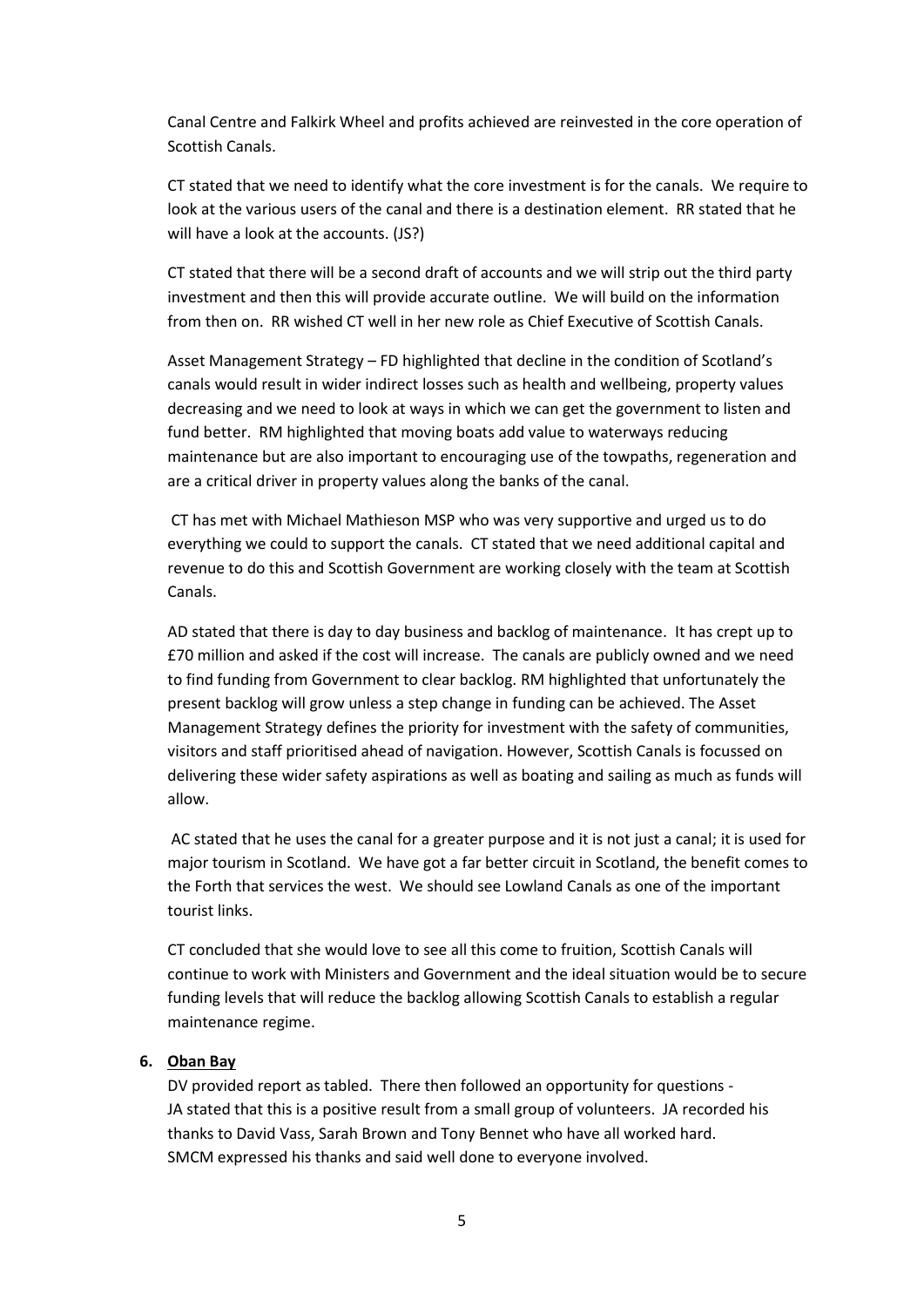## **7. Year of Coast and Water 2020**

SMCM explained that he is also the Convener for the Cross Party Group on Tourism and has been having a discussion with Leon Thomson who is the Secretariat for the Group. They thought it would be useful to have a joint discussion on the Year of Coasts and Water. SMCM is going to propose that they have a joint meeting and use our next meeting date on  $27<sup>th</sup>$  November to avoid having the same conversations twice. There may be some synergies and opportunities. The two focus topics will be Year of 2020 and Cruise Tourism.

CT stated that one of the key issues is funding. The funding has reduced year on year. It would be helpful if we could have an indicative figure of what we are looking for. RM stated that there are a number of events that used to take place have reduced. It would be good to bring the CPG and Tourism together so that we can bring boating and sailing to the masses again.

SMCM stated that it is an excellent opportunity. The two Cross Party Groups have the same economic opportunities and it will also generate ideas. The CPG on Tourism welcomes this opportunity too and the agenda will be very lean and will be entirely focussed on the 2 focus topics.

SMCM stated that in cruise tourism there were 60 vessels this year that this is going to increase to 92 in 2019 for Greenock, this will provide great opportunities. SMCM attended the Cruise Summit a couple of years ago and they are re-directing vessels from Mediterranean to Northern Europe. There is a wider opportunity for more spaces in Scotland to get economic benefit. GD stated that the Forth is increasing their cruise sector. **Action: It was agreed that a joint Cross Party Group on Recreational Boating and Marine Tourism/Tourism be held on 27th November as a one off event.**

- 8. **Marine Tourism Conference Update – Daniel Steel, Sail Scotland -** SMCM reported that Daniel Steel has submitted his apologies for this meeting and we will move this agenda topic to a future meeting.
- 9. **Save the Falls of Clyde International – David O'Neill -** SMCM reported that unfortunately due to illness David O'Neill has submitted his apologies and we will move this agenda topic to a future meeting.

## 10. **AOCB**

**Thomas Telford Corpach Marina -** SMCM reported that Sarah Riddle from Northern Light is going to provide an update on Thomas Telford Corpach Marina and has requested to present to the CPG, this will take place at a future meeting.

**Year of Coasts and Waters** – SMCM reported that we have received a request from Emilie Devenport at Scottish Environment Link that they wish to share details of a number of events that they are running to mark the Year of Coast and Water, this will be discussed as part of the discussion at joint meeting.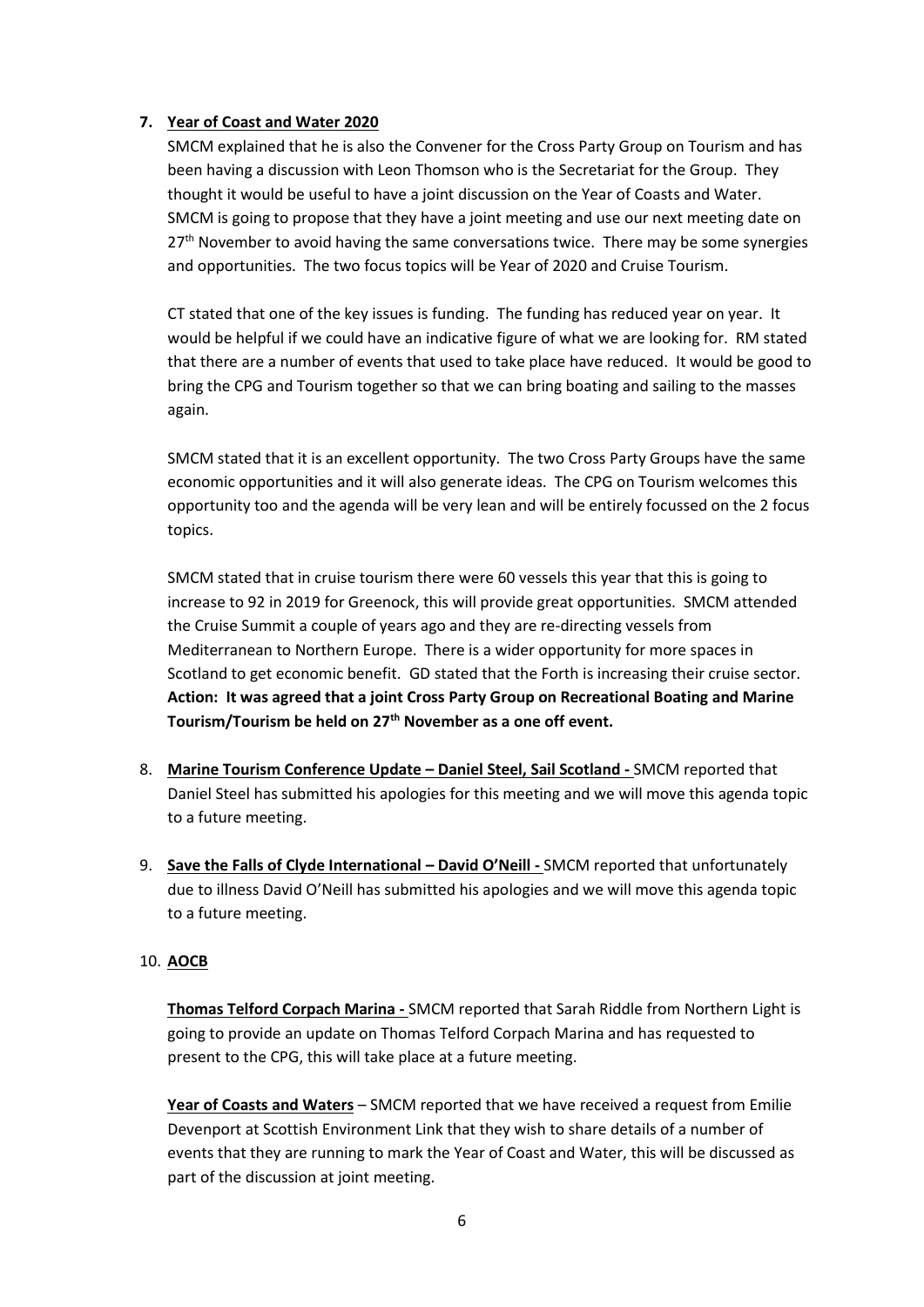**AGM in 2019 -** SMCM indicated that he wishes to hold the AGM in June of each year so that it takes place before the Parliament Summer recess.

**Clyde Marine Planning Partnership -** GR reported that discussion has taken place on the Regional Marine Plan and two workshops were held and there has been a wider outline consultation. Crinan and Forth and Clyde Canals have been included. There are a lot of issues within integration of marine tourism and terrestrial planning on matters such as access to water, changing facilities and storage facilities, this will go out for full consultation. RF would echo this work that has gone in from the Clyde Marine Planning Partnership. GD asked what is the response from Peel Ports with regards to the Upper Clyde. GR stated that this has been positive.

**Rowing Event** - It was reported that the Clydebuilt Festival hosted year 2 of Castle to Crane, Scotland's biggest open water rowing race, 13 miles of racing from Dumbarton Castle to the Finnieston Crane and 75 rowing boats took part. (400+ crew members)

**Clydebuilt Festival** - this will take place next year 21st/22nd September 2019.

**Stornoway** - G Ritchie reported that there are 3 yacht race companies that will be running events within Stornoway Port Authority during the Year of Coasts and Water in 2020.

**Courtney Petyon from Crown Estate Scotland** reported that they are looking at estates and socio economic factors and are seeking input from CPG on how they could be better utilised.**Action: Email address for Courtney Peyton, Crown Estate Scotland to be sent to members to provide input - [Courtney.Peyton@crownestatescotland.com](mailto:Courtney.Peyton@crownestatescotland.com)**

## 11. **Future Business**

It was agreed that the next meeting on  $27<sup>th</sup>$  November be a joint meeting between Cross Party Group on Recreational Boating and Marine Tourism and Cross Party Group on Tourism with 2 focus topics

- o Year of Coast and Water
- o Cruise Tourism
- 12. **Date of Next Meeting Tuesday 27 th November 2018 at 6pm.**The meeting closed and SMCM gave this thanks to everyone for their attendance and to Pat Bowie, Chair of Keep Canals Alive for presentation and to Scottish Canals for their contributions.

The meeting closed with a vote of thanks to the Chair.

| <b>Actions</b>                    | Resp.      | Date          | <b>Completed</b> |
|-----------------------------------|------------|---------------|------------------|
|                                   |            | <b>Raised</b> |                  |
| 2020 Year of Coasts and Waters    | <b>ALL</b> | 27/2/18       | Ongoing          |
| Look into events for 2020 Year of |            |               |                  |
| Coast and Water. To be discussion |            |               |                  |
| topic together with discussion    |            |               |                  |

## **SUMMARY OF ACTIONS/DECISIONS**